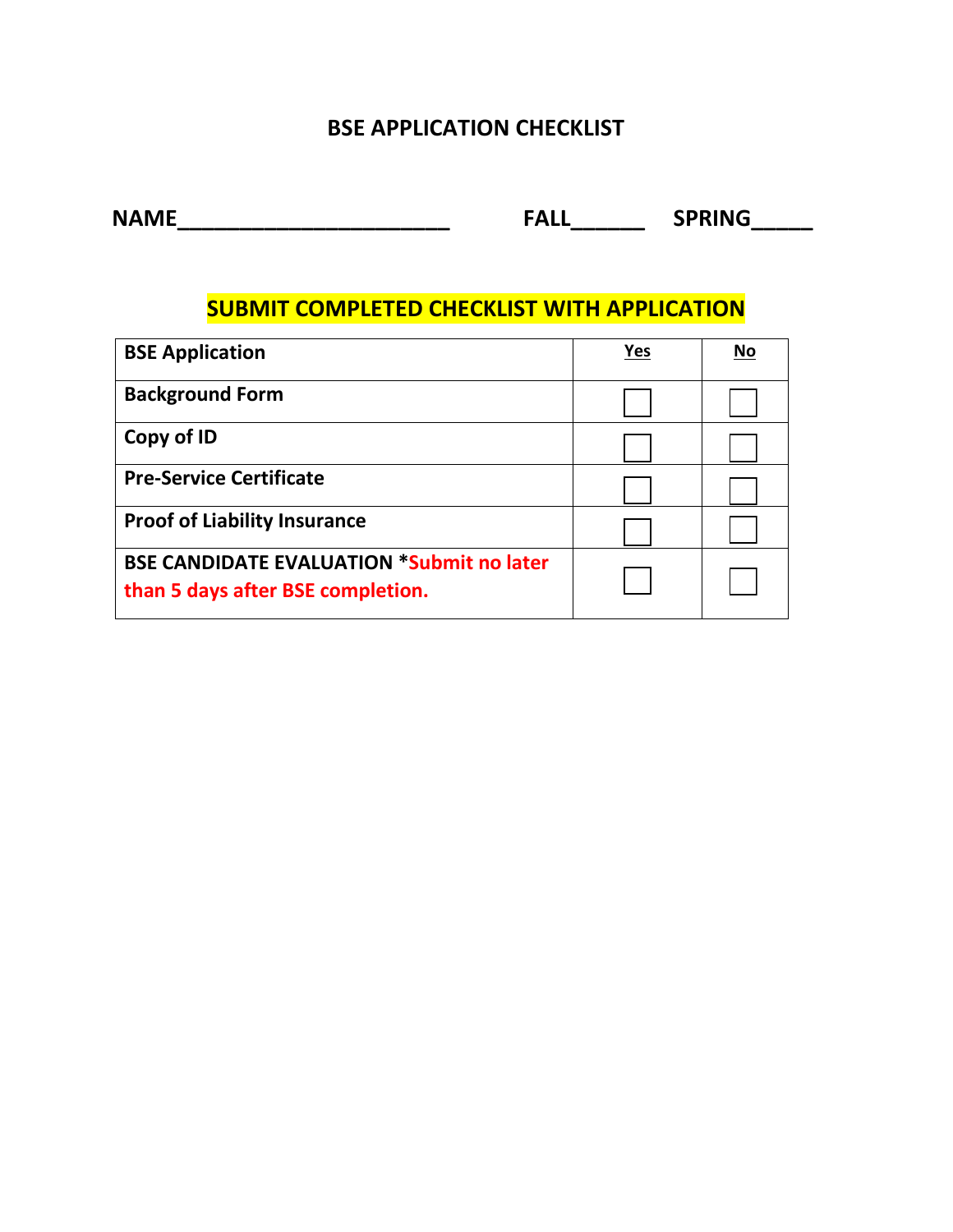

# CANDIDATE EVALUATION OF BEGINNING SCHOOL EXPERIENCE

| Name:                        |       |      |
|------------------------------|-------|------|
| Last                         | First | MI   |
| School in which you worked:  |       |      |
| Location of school:          |       |      |
|                              |       |      |
|                              |       |      |
| Grade level and/or Subjects: |       |      |
| Date at School:              | to    |      |
| Date                         |       | Date |

**I. Describe what your cooperating teacher did during the preplanning days to identify and prepare for the needs of individual students.** This assignment should be submitted in LiveText before the beginning of the semester.

#### Correlated *Conceptual Framework Principles*

What activities did you and the cooperative teacher participate in to demonstrate the following?

• Technology-Component Practitioner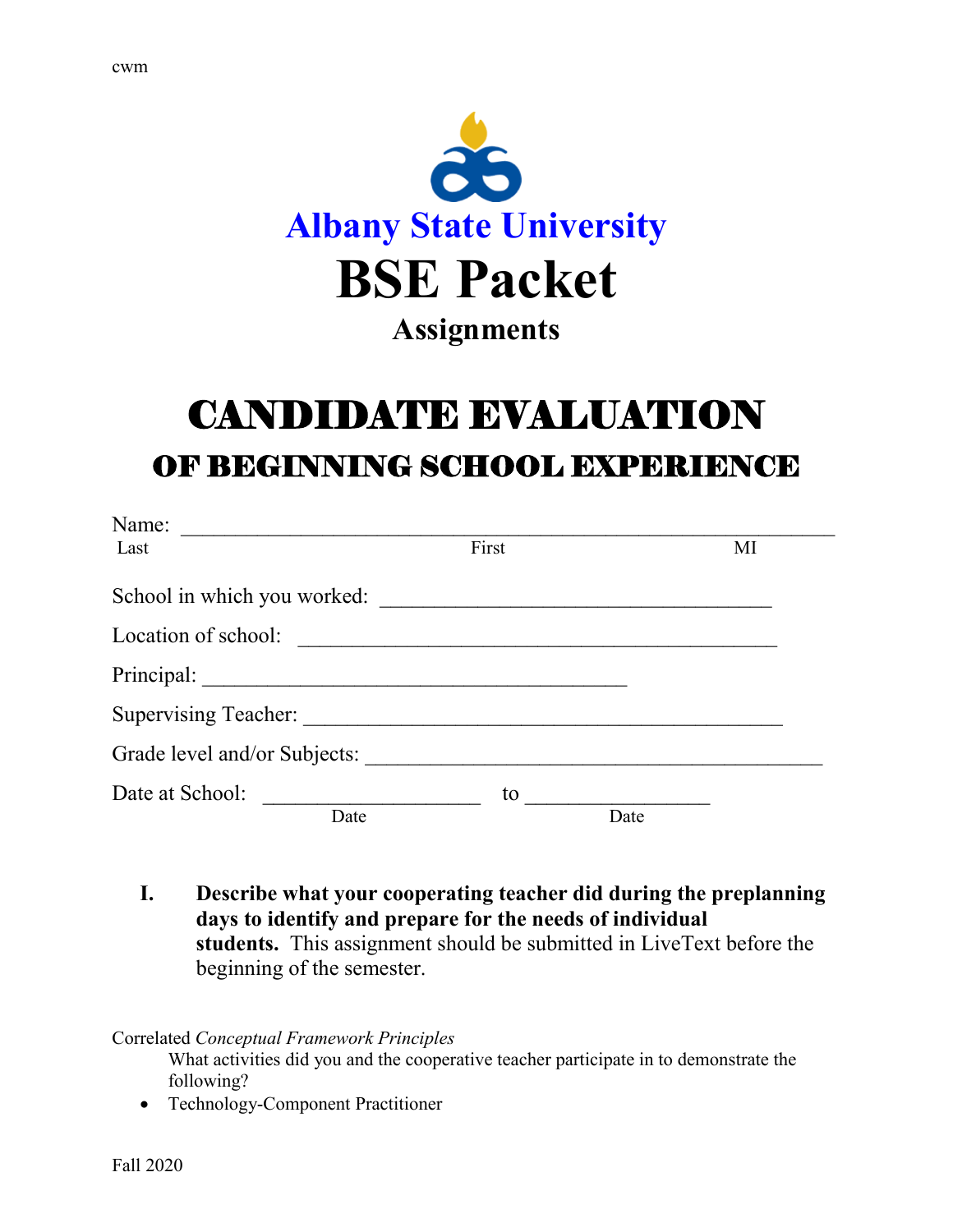- o The teacher understands how children learn and develop, and can provide learning opportunities that support their intellectual, social and personal development with the use of technology.
- Professional Educator
	- The teacher uses an understanding of individual and group motivation and behavior to create a learning environment that encourages positive social interaction, active engagement in learning and self-motivation. The teacher uses knowledge of effective verbal, nonverbal, and media communication techniques to foster active inquiry, collaboration, and supportive interaction in the classroom.
- Culturally-Responsive Practitioner
	- **The teacher understands how students differ in their approaches to learning and** creates instructional opportunities that are adapted to diverse learners.
- Reflective Practitioner
	- The teacher is a reflective practitioner who continually evaluate the effects of his/her choices and action on others (students, parents, and other Professionals and who actively seeks out opportunities to grow professionally.

#### **II. Describe what the teacher did during the first week of school once the P-12 students returned to:**

- Establish a positive learning environment for all students.
- Implement and inform the students regarding classroom rules or procedures.
- Determine academic readiness of his/her individual students.
- Other activities that you thought were important? For example, the solicitation of information (students questionnaire, parental feedback, etc.) to help the teacher know more about the individual students.

#### **III. Reflection**

A statement of reflection about what you think this set of experiences has meant to you, what you liked, what you would do differently, what you would recommend for future candidates, etc.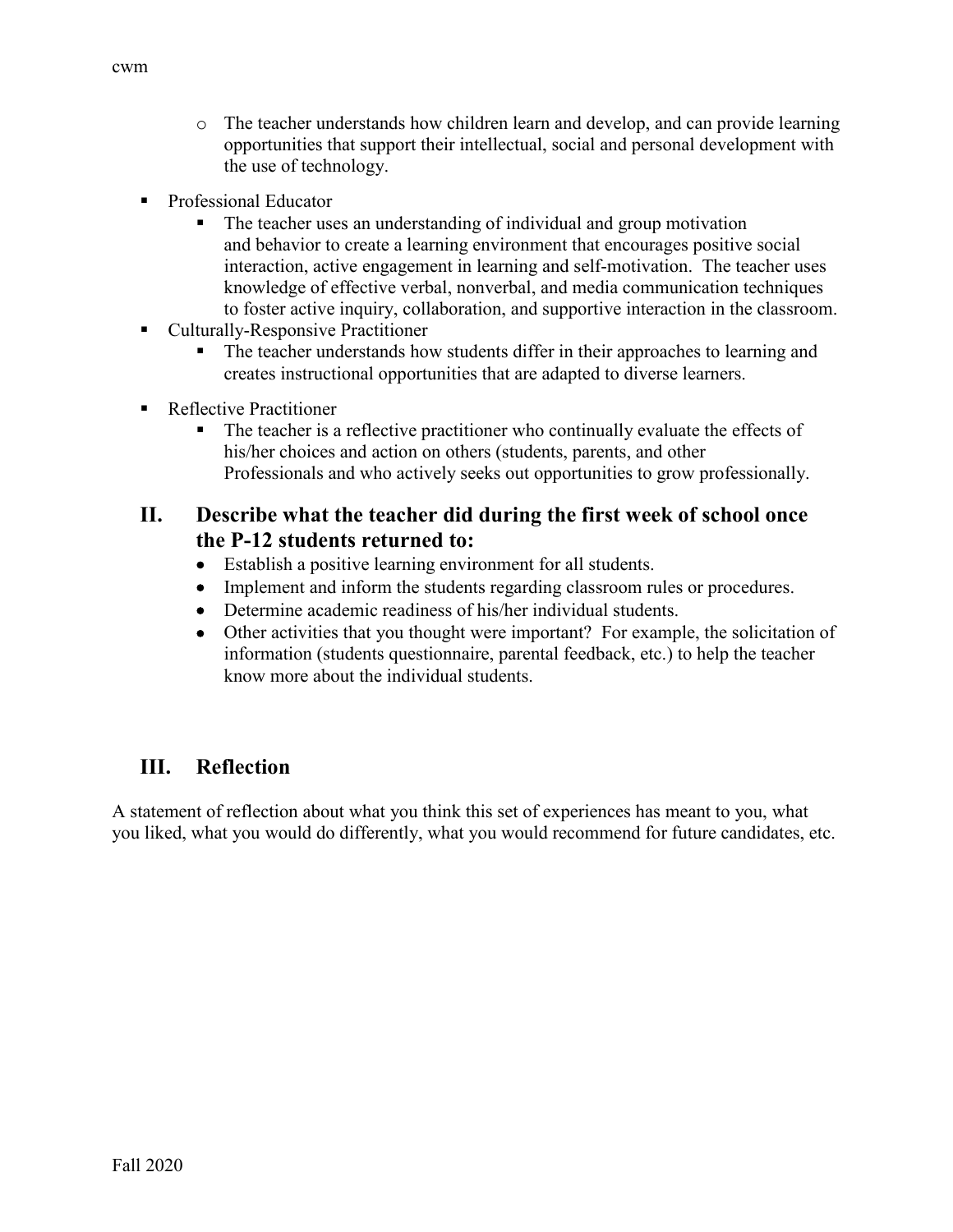

## **Beginning School Experience BSE Student Time Sheet**

Please record the dates and time you completed during the Beginning School Experience. The Supervising Teacher signature is required to verify times.

| <b>Dates</b> | <b>Beginning-Ending</b><br>Times | <b>Notes</b> |  |  |
|--------------|----------------------------------|--------------|--|--|
|              |                                  |              |  |  |
|              |                                  |              |  |  |
|              |                                  |              |  |  |
|              |                                  |              |  |  |
|              |                                  |              |  |  |
|              |                                  |              |  |  |
|              |                                  |              |  |  |
|              |                                  |              |  |  |
|              |                                  |              |  |  |
|              |                                  |              |  |  |

| <b>BSE Student Teacher Signature</b> | Date |  |  |
|--------------------------------------|------|--|--|
|                                      |      |  |  |
| <b>Supervising Teacher Signature</b> | Date |  |  |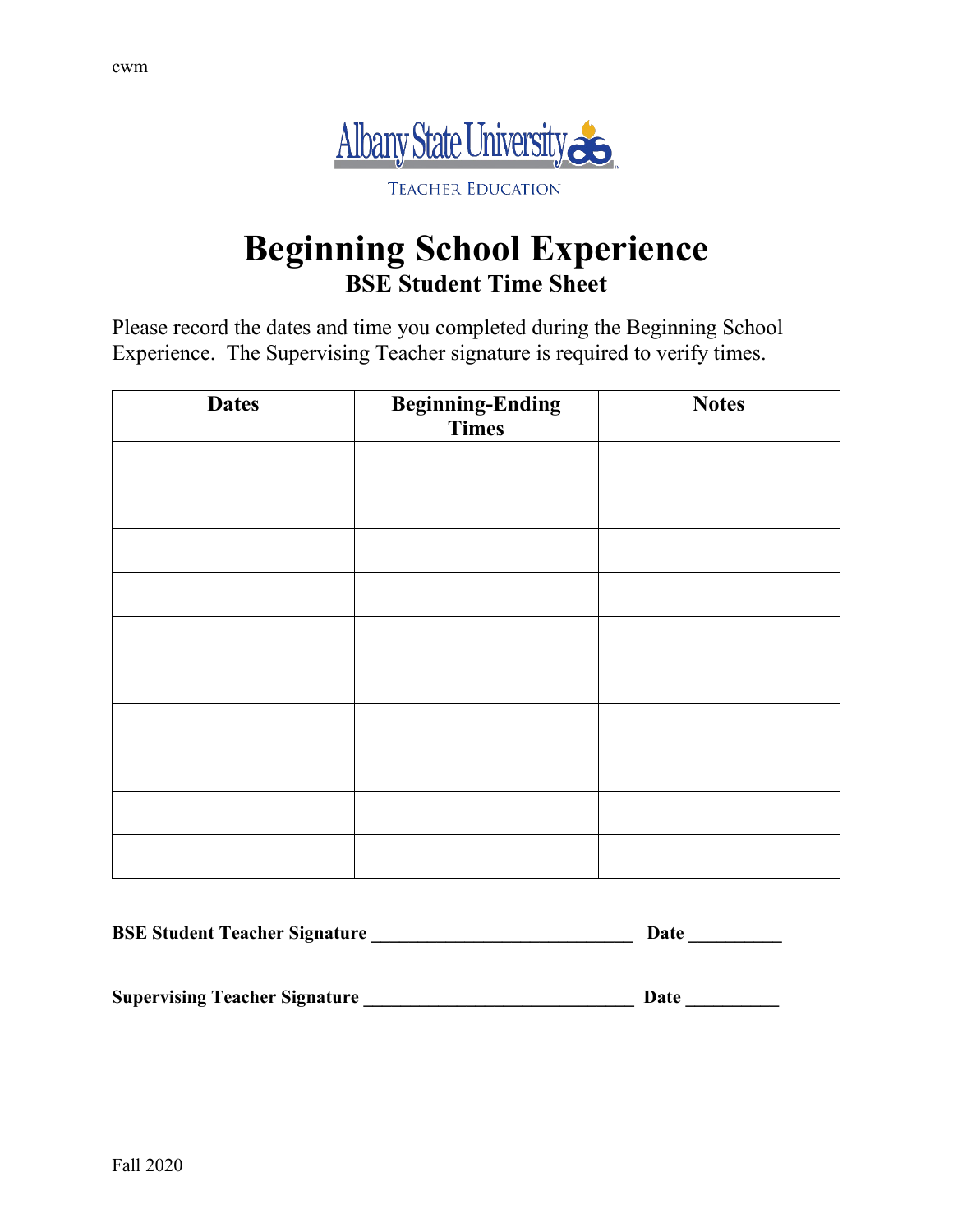

**TEACHER EDUCATION** 

# **Class Profile Sheet**

Please complete the class profile information below. If you are not in a self-contained class then select the largest class for this information.

| 1. A. Class Description:<br>(Examples: 8 <sup>th</sup> grade math, 3 <sup>rd</sup> grade self contained, 7 <sup>th</sup> and 8 <sup>th</sup> choral etc.)<br>B. List any unique characteristics (such as advanced placement, title I, etc) |                                                                                         |  |  |  |
|--------------------------------------------------------------------------------------------------------------------------------------------------------------------------------------------------------------------------------------------|-----------------------------------------------------------------------------------------|--|--|--|
| 2. Number of students:                                                                                                                                                                                                                     |                                                                                         |  |  |  |
| 3. Class Gender: Females                                                                                                                                                                                                                   | Males $\frac{1}{\sqrt{1-\frac{1}{2}}\cdot\frac{1}{\sqrt{1-\frac{1}{2}}}}$               |  |  |  |
| 4. Percentage of students in the school on reduced/free lunch:                                                                                                                                                                             |                                                                                         |  |  |  |
| Class Ethnicities (list number of each category)<br>5.<br>African American<br>Asian or Asian American<br>Hispanic or Mexican American<br>Native American<br>White<br>Other ()                                                              |                                                                                         |  |  |  |
| 6. Number of students with limited English speaking ability:                                                                                                                                                                               |                                                                                         |  |  |  |
| 7. Student exceptionalities:<br>Visually impaired<br>Hearing impaired<br>Learning Disability<br><b>Physically Disability</b><br>Gifted<br>Other                                                                                            | the control of the control of the control of<br><u> 1990 - Johann Barbara, martin a</u> |  |  |  |

- 8. Any unusual or special characteristics related to this class not covered above:
- 9. Attach a sketch of the classroom with notes to indicate any strategies for student seating arrangements or areas designated for specific purposes.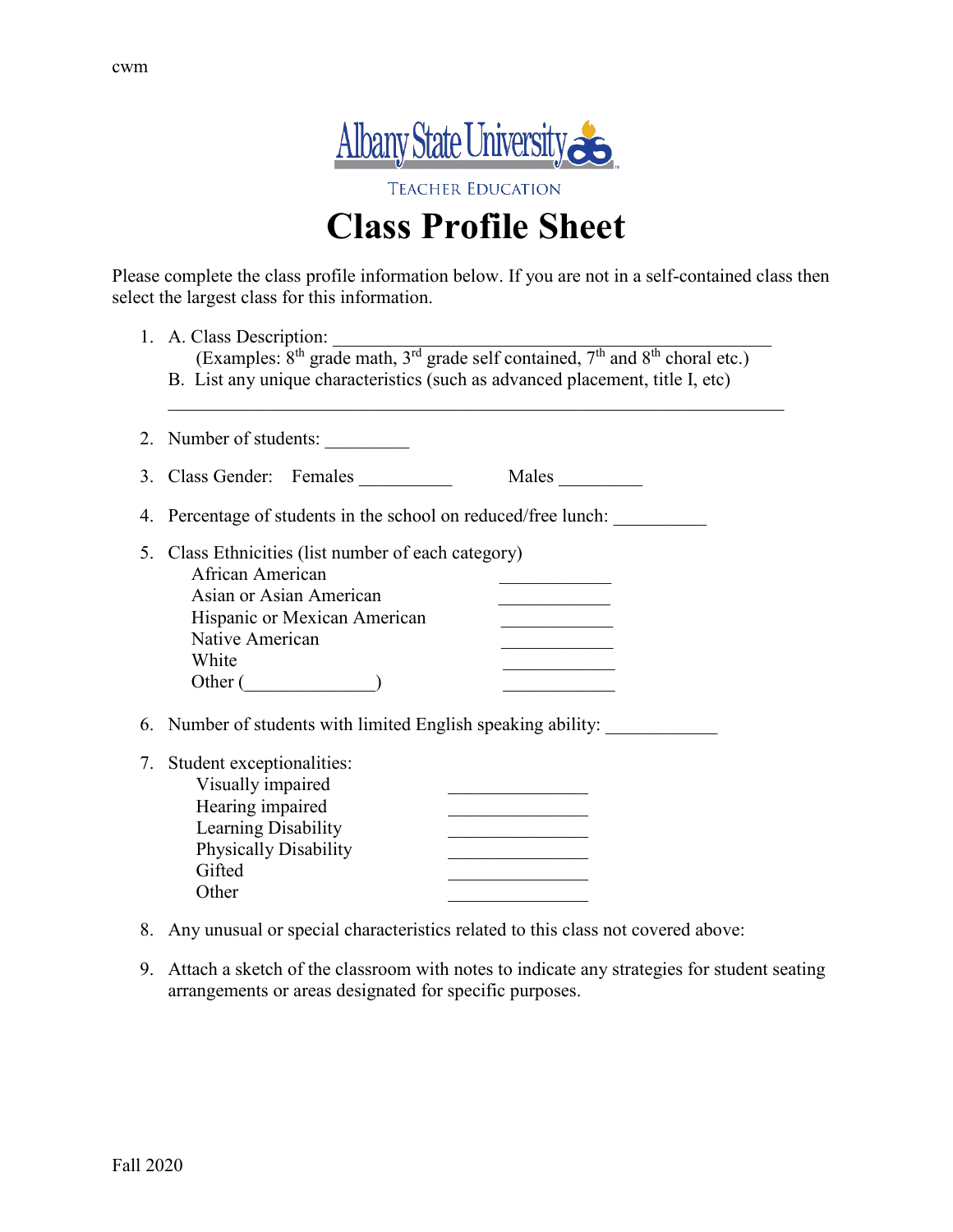

**TEACHER EDUCATION** 

## Mentor Rating for Beginning School Experience

Thanks for your supervision of our BSE candidate, please rate his/her performance on the items list below:

|    |                                                        | <b>BSE Candidate Name</b>                                                            |                                                           |              |                                                                            |                                                                                                                                                                        |  |
|----|--------------------------------------------------------|--------------------------------------------------------------------------------------|-----------------------------------------------------------|--------------|----------------------------------------------------------------------------|------------------------------------------------------------------------------------------------------------------------------------------------------------------------|--|
|    |                                                        | Student Teaching in:                                                                 | Fall                                                      |              | Spring                                                                     |                                                                                                                                                                        |  |
|    |                                                        | School Name                                                                          |                                                           |              |                                                                            |                                                                                                                                                                        |  |
|    | <b>My BSE student:</b>                                 | (Rating scale: 1-poor                                                                | 2-fair                                                    | $3$ -good    |                                                                            | 4-excellent 5 - Not Observed)                                                                                                                                          |  |
|    |                                                        | came on time<br>stayed as scheduled<br>$\begin{bmatrix} \text{absent} \end{bmatrix}$ | no absences throughout the BSE                            |              | 1. Cooperatively established a schedule with me and followed it:           |                                                                                                                                                                        |  |
|    |                                                        |                                                                                      |                                                           |              | 2. Was proactive in looking for ways to contribute to the opening process. |                                                                                                                                                                        |  |
| 3. |                                                        |                                                                                      |                                                           |              | Completed tasks in a timely manner and with quality.                       |                                                                                                                                                                        |  |
| 4. | Sought opportunities to be involved with the students. |                                                                                      |                                                           |              |                                                                            |                                                                                                                                                                        |  |
| 5. | Worked well with students.                             |                                                                                      |                                                           |              |                                                                            |                                                                                                                                                                        |  |
| 6. | year.                                                  |                                                                                      |                                                           |              |                                                                            | Solicited feedback and suggestions from me towards a successful opening of the school                                                                                  |  |
|    | 7. Comments on BSE candidate's performance:            |                                                                                      |                                                           |              |                                                                            |                                                                                                                                                                        |  |
|    |                                                        |                                                                                      |                                                           |              |                                                                            |                                                                                                                                                                        |  |
| 8. |                                                        |                                                                                      |                                                           |              |                                                                            | Changes in this BSE were based on feedback from past BSE supervisors so we welcome<br>your suggestions or comments towards continued improvements in the BSE activity. |  |
|    |                                                        |                                                                                      | $\mathbf{v}$ , $\mathbf{v}$ , $\mathbf{v}$ , $\mathbf{v}$ | $\mathbf{r}$ | Mentoring Teacher's Signature                                              | Date<br>$\mathbf{r}$ , $\mathbf{r}$ , $\mathbf{r}$<br>$\mathbf{u}$ and $\mathbf{u}$ and $\mathbf{u}$                                                                   |  |

**I served as this candidate's supervising teacher for the BSE and he/she has completed all days for pre-planning and one full week of school. He/she has participated appropriately in all assigned activities. Please place this form in a sealed envelope and mail to: Albany State University, College of Education, C/O Dr. Carolyn W. Medlock, 504 College Drive, Albany, GA 31705**